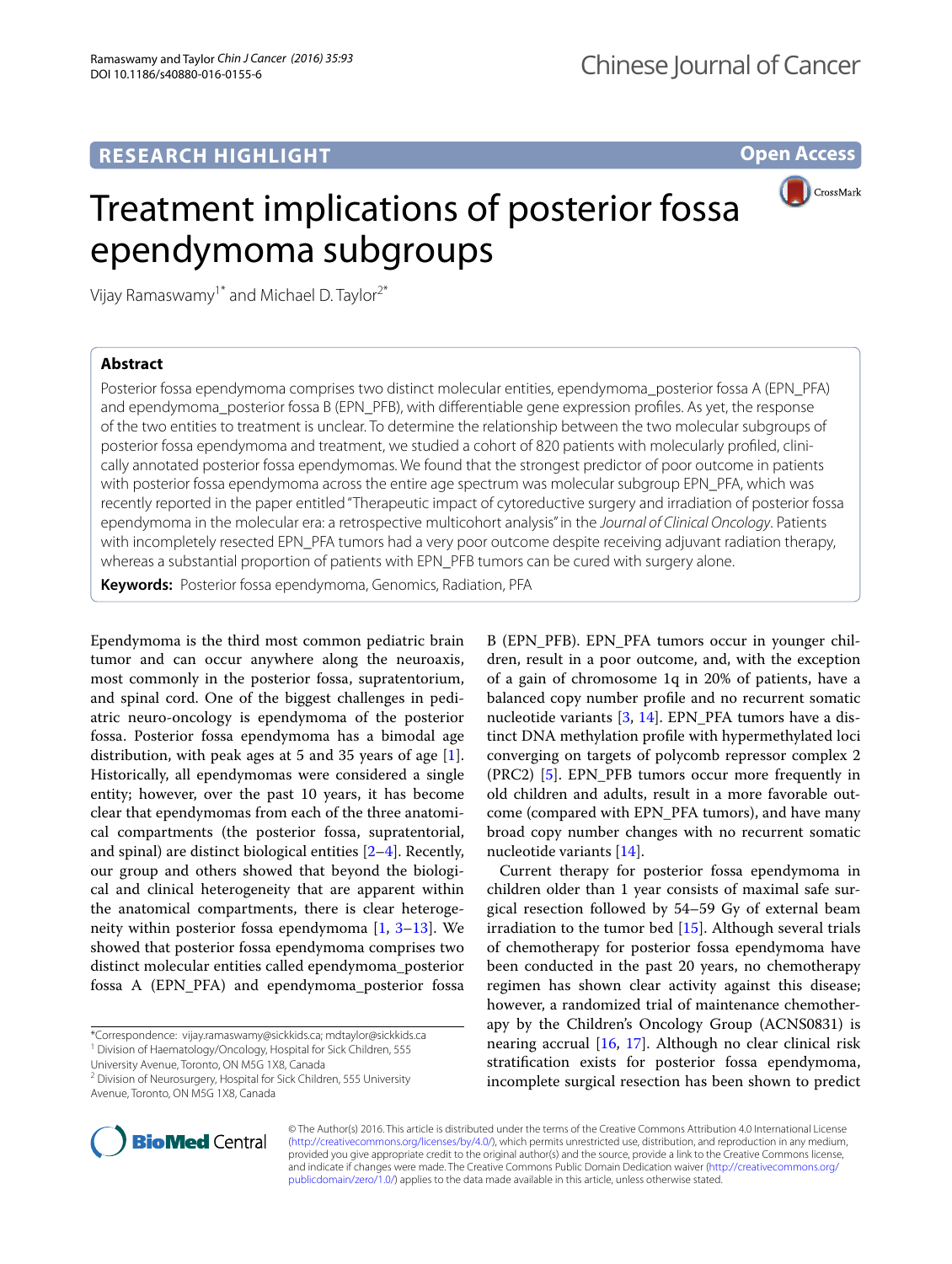poor prognosis [[1\]](#page-2-0). Currently, a histologic classification divides ependymoma into grade II and grade III; however, this classification has been shown to have very poor interobserver reliability, resulting in limited to no clinical utility [\[18](#page-2-10)]. As such, a new approach to the treatment and classification of posterior fossa ependymoma is urgently needed.

Recently, as reported in our *Journal of Clinical Oncology* article entitled "Therapeutic impact of cytoreductive surgery and irradiation of posterior fossa ependymoma in the molecular era: a retrospective multicohort analysis" [[19\]](#page-3-0), we studied 820 patients with clinically annotated posterior fossa ependymoma across four independent, non-overlapping cohorts, including three retrospective cohorts and one prospective cohort. These 820 patients were subgrouped using the recently published methylation-based classification of ependymoma [\[14\]](#page-2-5). Using a multivariable model incorporating age, extent of surgical resection, postoperative first-line radiotherapy, adjuvant chemotherapy, and molecular subgroup, we found that the strongest predictor of poor outcome was EPN\_PFA subgroup, with a hazard ratio of 2.14 (95% confidence interval [CI] 1.31–3.49) for progression and 4.3 (95% CI 1.88–9.87) for death. Incomplete surgical resection and no adjuvant first-line radiotherapy were also associated with a significantly poor outcome. When we performed this analysis in each of the four individual cohorts, we found the same result, confirming the pooled analysis.

As previously described, patients with EPN\_PFA tumors were significantly younger than patients with EPN\_PFB tumors (no patient under 5 years of age had an EPN\_PFB tumor), and more older patients were identified with EPN\_PFB tumors [\[3](#page-2-3)]. To determine if EPN\_PFA tumors are higher risk factor for relapse/progression across the age spectrum, first we plotted the hazard ratio of EPN\_PFA vs. EPN\_PFB across the age spectrum and found EPN\_PFA to be a high risk factor for relapse/progression across all ages. Then, looking at EPN\_PFA and EPN\_PFB cases individually, we divided the EPN\_PFA patients into above or equal to and below 10 years of age and the EPN\_PFB patients into above or equal to and below 18 years of age. We found the prognostic implications of molecular subgroup to be independent of age at diagnosis.

Next, we investigated whether the previously observed therapeutic value of surgical cytoreduction holds true within each of the two subgroups. To address this, within each subgroup we compared progression-free survival rates and overall survival rates between patients who underwent gross total resection and those who were treated with subtotal resection (>5 mm residual disease postoperatively). When comparing gross totally resected cases to subtotally resected cases, we found that subtotal resection of EPN\_PFA tumors was highly predictive of very poor outcome. We observed this profound difference in outcomes across all four cohorts when stratified by extent of surgical resection. Interestingly, sex had a significant influence: women with a gross total resection had a 5-year progression-free survival rate of 65.2% (95% CI 58.1%–73.2%), whereas men with a gross total resection had a 5-year progression-free survival rate of 45.5% (95% CI 39.3%–52.7%). Both men and women who received a subtotal resection had a very poor outcome. By examining the value of postoperative first-line external beam irradiation for EPN\_PFA tumors, we found that irradiation in the setting of gross total resection resulted in a significant benefit; however, this benefit was much less profound in the setting of subtotal resection. We found that, across the entire cohort, adjuvant first-line chemotherapy was of little to no benefit. As such, we concluded that, despite the addition of external beam irradiation, patients with subtotally resected EPN\_PFA tumors are at very high risk for relapse/progression and should be urgently prioritized to receive novel therapies.

Additionally, we investigated the role of surgery and irradiation in EPN\_PFB tumors. Extent of resection was an important prognostic marker: patients with gross totally resected EPN\_PFB tumors had a 10-year overall survival rate of over 90%. However, we observed a significant difference when comparing progression-free survival with overall survival, suggesting that EPN\_PFB patients can successfully receive salvage therapy at the time of first relapse. Strikingly, we found that a significant proportion of patients with EPN\_PFB tumors could be cured without external beam irradiation and with complete resection alone; and if they did experience a recurrence, they could be salvaged with external beam irradiation. This suggests that, after receiving irradiation, patients with gross totally resected EPN\_PFB tumors have an overall survival of over 90%. Furthermore, our observation that some patients could be cured without irradiation indicates that a carefully controlled study of observation alone compared with radiation treatment after complete surgical resection needs to be done in patients with EPN\_PFB tumors.

Finally, to predict both progression-free survival rate and overall survival rate, we created a risk-stratification nomogram of posterior fossa ependymoma that incorporated molecular subgroup, first-line irradiation, and extent of resection. This nomogram enables a far more robust risk-stratification analysis to help guide the next generation of clinical trials. Our results are in stark contrast to studies of medulloblastoma, in which the value of extent of resection was significantly dampened when accounting for molecular subgroup [[20\]](#page-3-1). We suggest that complete surgical resection should be attempted in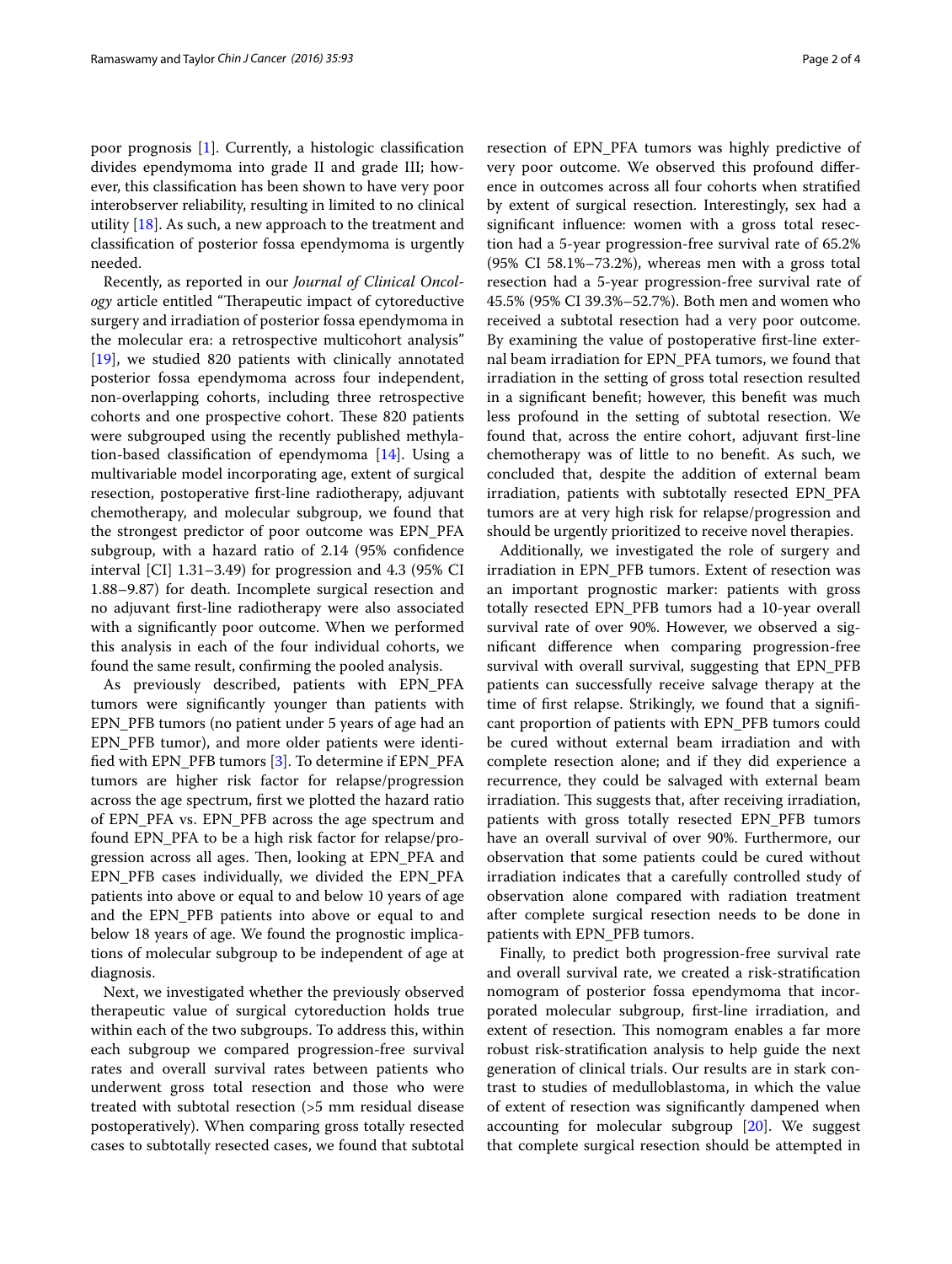all patients with posterior fossa ependymoma, including those with high-risk EPN\_PFA tumors, and that focal external beam irradiation to the tumor bed should be the postoperative standard of care.

#### **Conclusion and future directions**

We assembled the largest-ever cohort of patients with posterior fossa ependymoma, and we identified a group of patients who were at very high risk for relapse/progression and death. Patients with subtotally resected EPN\_PFA tumors have a very poor prognosis, and the key clinical goal is to develop therapies that result in improved outcomes. In many patients, complete resection results in significant neurological morbidity because of brainstem involvement, particularly in patients with EPN\_PFA tumors. Indeed, in many instances, because of cranial nerve invasion and intricate brainstem invasion, complete resection is impossible. Our results set the stage for additional studies to evaluate appropriate treatment protocols for these patients. Our results suggest a limited role for adjuvant radiotherapy (and chemotherapy) in patients who have incomplete tumor resection. Clinical trials for upfront novel therapeutics are urgently needed for these patients. Several candidate therapeutic approaches have been proposed, including epigenetic modifiers such as polycomb repressor complex 2 (PRC2) inhibition, DNA methylation inhibitors, and histone deacetylase (HDAC) inhibitors, either alone or in combination. Indeed, regardless of the therapeutic approach, both new therapeutic approaches and rapid translation of preclinical findings are needed for children with subtotally resected EPN\_PFA tumors. Considering the very poor outcomes of this group with the current standard of care, novel therapeutics should be prioritized upfront, rather than at the time of progression or recurrence, to rapidly determine activity against the residual disease.

Our data suggest that a significant proportion of adolescents and adults with EPN\_PFB tumors can be cured without external beam irradiation. Given the significant negative effects that external beam irradiation has on learning and memory, a carefully conducted clinical trial of observation alone for completely resected EPN\_ PFB tumors should be considered. This will have to be a multinational effort, likely requiring close cooperation between adult and pediatric cooperative groups, since most adults with ependymoma are not treated on open protocols.

The current generation of clinical trials for ependymoma, which were designed over a decade ago, still consider all ependymomas to be one entity and do not incorporate any molecular stratification. Considering the profound clinical and therapeutic differences observed in our study, molecularly informed clinical trials for

posterior fossa ependymomas are urgently needed to prioritize novel therapies for patients at high risk, while minimizing the adverse effects of treatment for those patients at low risk.

#### **Authors' contributions**

VR drafted the manuscript, and MDT revised the manuscript. Both authors read and approved the final manuscript.

#### **Competing interests**

The authors declare that they have no competing interests.

Received: 29 August 2016 Accepted: 19 October 2016 Published online: 15 November 2016

#### **References**

- <span id="page-2-0"></span>1. Thompson YY, Ramaswamy V, Diamandis P, Daniels C, Taylor MD. Posterior fossa ependymoma: current insights. Childs Nerv Syst. 2015;31(10):1699–706.
- <span id="page-2-1"></span>2. Taylor MD, Poppleton H, Fuller C, Su X, Liu Y, Jensen P, et al. Radial glia cells are candidate stem cells of ependymoma. Cancer Cell. 2005;8(4):323–35.
- <span id="page-2-3"></span>3. Witt H, Mack SC, Ryzhova M, Bender S, Sill M, Isserlin R, et al. Delineation of two clinically and molecularly distinct subgroups of posterior fossa ependymoma. Cancer Cell. 2011;20(2):143–57.
- <span id="page-2-2"></span>4. Mack SC, Agnihotri S, Bertrand KC, Wang X, Shih DJ, Witt H, et al. Spinal myxopapillary ependymomas demonstrate a warburg phenotype. Clin Cancer Res. 2015;21(16):3750–8.
- <span id="page-2-6"></span>5. Mack SC, Witt H, Piro RM, Gu L, Zuyderduyn S, Stutz AM, et al. Epigenomic alterations define lethal CIMP-positive ependymomas of infancy. Nature. 2014;506(7489):445–50.
- 6. Raybaud C, Ramaswamy V, Taylor MD, Laughlin S. Posterior fossa tumors in children: developmental anatomy and diagnostic imaging. Childs Nerv Syst. 2015;31(10):1661–76.
- 7. Mack SC, Witt H, Wang X, Milde T, Yao Y, Bertrand KC, et al. Emerging insights into the ependymoma epigenome. Brain Pathol. 2013;23(2):206–9.
- 8. Bouffet E, Hawkins CE, Ballourah W, Taylor MD, Bartels UK, Schoenhoff N, et al. Survival benefit for pediatric patients with recurrent ependymoma treated with reirradiation. Int J Radiat Oncol Biol Phys. 2012;83(5):1541–8.
- 9. Dubuc AM, Mack S, Unterberger A, Northcott PA, Taylor MD. The epigenetics of brain tumors. Methods Mol Biol. 2012;863:139–53.
- 10. Yao Y, Mack SC, Taylor MD. Molecular genetics of ependymoma. Chin J Cancer. 2011;30(10):669–81.
- 11. Johnson RA, Wright KD, Poppleton H, Mohankumar KM, Finkelstein D, Pounds SB, et al. Cross-species genomics matches driver mutations and cell compartments to model ependymoma. Nature. 2010;466(7306):632–6.
- 12. Mack SC, Taylor MD. The genetic and epigenetic basis of ependymoma. Childs Nerv Syst. 2009;25(10):1195–201.
- <span id="page-2-4"></span>13. Milde T, Hielscher T, Witt H, Kool M, Mack SC, Deubzer HE, et al. Nestin expression identifies ependymoma patients with poor outcome. Brain Pathol. 2012;22(6):848–60.
- <span id="page-2-5"></span>14. Pajtler KW, Witt H, Sill M, Jones DT, Hovestadt V, Kratochwil F, et al. Molecular classification of ependymal tumors across all CNS compartments, histopathological grades, and age groups. Cancer Cell. 2015;27(5):728–43.
- <span id="page-2-7"></span>15. Merchant TE, Li C, Xiong X, Kun LE, Boop FA, Sanford RA. Conformal radiotherapy after surgery for paediatric ependymoma: a prospective study. Lancet Oncol. 2009;10(3):258–66.
- <span id="page-2-8"></span>16. Bouffet E, Tabori U, Huang A, Bartels U. Ependymoma: lessons from the past, prospects for the future. Childs Nerv Syst. 2009;25(11):1383–4 **(author reply 1385)**.
- <span id="page-2-9"></span>17. Bouffet E, Foreman N. Chemotherapy for intracranial ependymomas. Childs Nerv Syst. 1999;15(10):563–70.
- <span id="page-2-10"></span>18. Ellison DW, Kocak M, Figarella-Branger D, Felice G, Catherine G, Pietsch T, et al. Histopathological grading of pediatric ependymoma: reproducibility and clinical relevance in European trial cohorts. J Negat Results Biomed. 2011;10:7.